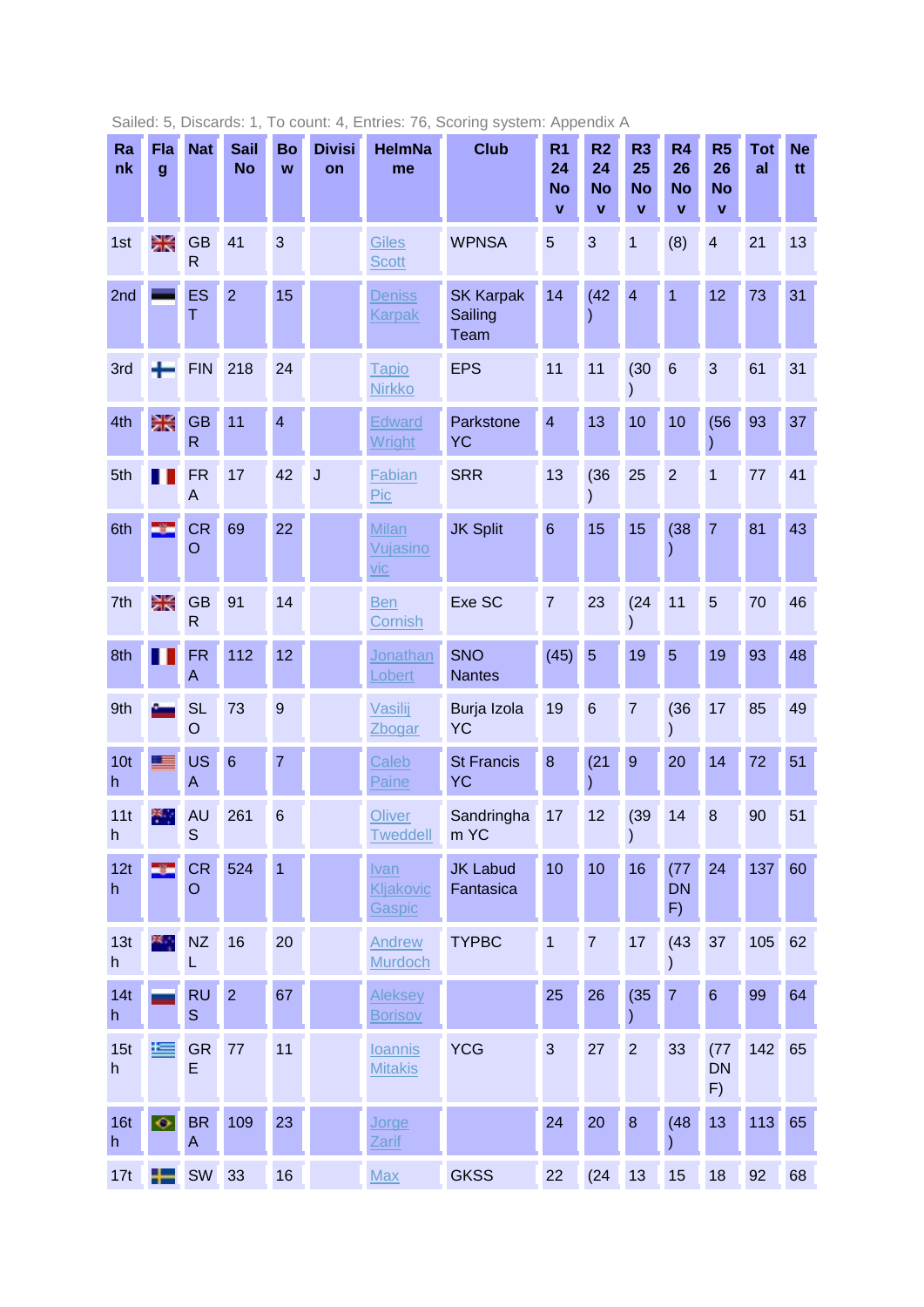| Ra<br>nk             | Fla<br>g       | <b>Nat</b>                  | <b>Sail</b><br><b>No</b> | Bo<br>W        | <b>Divisi</b><br>on | <b>HelmNa</b><br>me                                | <b>Club</b>                                                 | R <sub>1</sub><br>24<br><b>No</b><br>$\mathbf{V}$ | R <sub>2</sub><br>24<br><b>No</b><br>v | R <sub>3</sub><br>25<br><b>No</b><br>V | R <sub>4</sub><br>26<br><b>No</b><br>$\mathbf{V}$ | R <sub>5</sub><br>26<br><b>No</b><br>$\mathbf{V}$ | <b>Tot</b><br>al | <b>Ne</b><br>tt |
|----------------------|----------------|-----------------------------|--------------------------|----------------|---------------------|----------------------------------------------------|-------------------------------------------------------------|---------------------------------------------------|----------------------------------------|----------------------------------------|---------------------------------------------------|---------------------------------------------------|------------------|-----------------|
| h                    |                | E                           |                          |                |                     | <b>Salminen</b>                                    |                                                             |                                                   |                                        |                                        |                                                   |                                                   |                  |                 |
| 18t<br>h             |                | <b>CR</b><br>$\overline{O}$ | 52                       | 47             | $\overline{J}$      | Nenad<br><b>Bugarin</b>                            | <b>YC Labud</b>                                             | 20                                                | (41)                                   | 23                                     | 24                                                | $\overline{2}$                                    | 110              | 69              |
| 19t<br>h             | ╄═             | <b>NO</b><br>$\mathsf{R}$   | $\mathbf{1}$             | 19             |                     | <b>Anders</b><br>Pederse<br>$\underline{n}$        | <b>DSSF</b>                                                 | 21                                                | $\overline{\mathbf{4}}$                | (77)<br><b>BF</b><br>D)                | 13                                                | 39                                                | 154              | 77              |
| 20 <sub>t</sub><br>h |                | CZ<br>E                     | 5                        | 30             | $\overline{J}$      | Ondrej<br><u>Teply</u>                             | <b>YCBrno</b>                                               | 28                                                | 14                                     | 27                                     | (31)                                              | $9$                                               | 109              | 78              |
| 21s<br>t             |                | SW<br>E                     | $6\phantom{1}6$          | 8              |                     | <b>Bjorn</b><br><b>Allansso</b><br>$\underline{n}$ | <b>GKSS</b>                                                 | 43                                                | $\overline{1}$                         | 12                                     | (58)<br>$\mathcal{E}$                             | 23                                                | 137              | 79              |
| 22n<br>d             | 25             | <b>DE</b><br>N              | $\overline{2}$           | 40             |                     | <b>Jonas</b><br>Hogh-<br><b>Christens</b><br>en    | Royal<br>Danish<br><b>Yacht Club</b>                        | 23                                                | (30)                                   | 20                                     | $\overline{9}$                                    | 30                                                | 112              | 82              |
| 23r<br>$\sf d$       |                | <b>NE</b><br>D              | 842                      | 10             |                     | Pieter-<br>Jan<br>Postma                           | Delta Lloyd                                                 | 27                                                | 29                                     | 5                                      | 23                                                | (34)                                              | 118              | 84              |
| 24t<br>h             |                | HU<br>N                     | 40                       | 21             |                     | Zsombor<br><b>Berecz</b>                           | <b>MVM SE</b>                                               | 15                                                | 40                                     | 3                                      | (45)                                              | 29                                                | 132              | 87              |
| 25t<br>h             |                | ES<br>Τ                     | 11                       | 29             |                     | Lauri<br>Väinsal<br>$\underline{u}$                | <b>ROPK/TRE</b><br>V <sub>2</sub>                           | 33                                                | (59)                                   | 28                                     | 16                                                | 10                                                | 146              | 87              |
| 26 <sub>t</sub><br>h |                | <b>ITA</b>                  | 146                      | 13             |                     | <b>Michele</b><br>Paoletti                         | <b>SVBG</b>                                                 | 12 <sub>2</sub>                                   | 34                                     | (77)<br><b>BF</b><br>D)                | 22                                                | 20                                                | 165              | 88              |
| 27t<br>h             | $\overline{1}$ | ES<br>P                     | 17                       | 38             |                     | Pablo<br>Guitian<br><b>Sarria</b>                  | C.N.ELCA<br><b>NO</b>                                       | (50)                                              | 37                                     | 38                                     | 3                                                 | 11                                                | 139              | 89              |
| 28t<br>h             | ж.             | NZ<br>L                     | 24                       | 5              |                     | Josh<br><b>Junior</b>                              | <b>WBBC</b>                                                 | 29                                                | $\overline{9}$                         | 14                                     | (54)<br>∖                                         | 40                                                | 146              | 92              |
| 29t<br>h             |                | PO<br>L                     | 17                       | 17             |                     | <b>Piotr</b><br>Kula                               |                                                             | 38                                                | 19                                     | (77)<br><b>BF</b><br>D)                | 17                                                | 22                                                | 173              | 96              |
| 30 <sub>t</sub><br>h |                | <b>RU</b><br>S              | 57                       | 28             |                     | Egor<br><b>Terpigor</b><br>eV                      | <b>CSP</b><br>Hlebnikovo,<br>Fantastica,<br><b>CSKA VMF</b> | (36)                                              | 16                                     | 29                                     | 21                                                | 33                                                | 135              | 99              |
| 31s                  | 樂學             | <b>AU</b>                   | 41                       | $\overline{2}$ | $\mathsf J$         | Jake                                               | <b>RQYS</b>                                                 | (56)                                              | $\overline{2}$                         | 45                                     | 18                                                | 36                                                | 157              | 10              |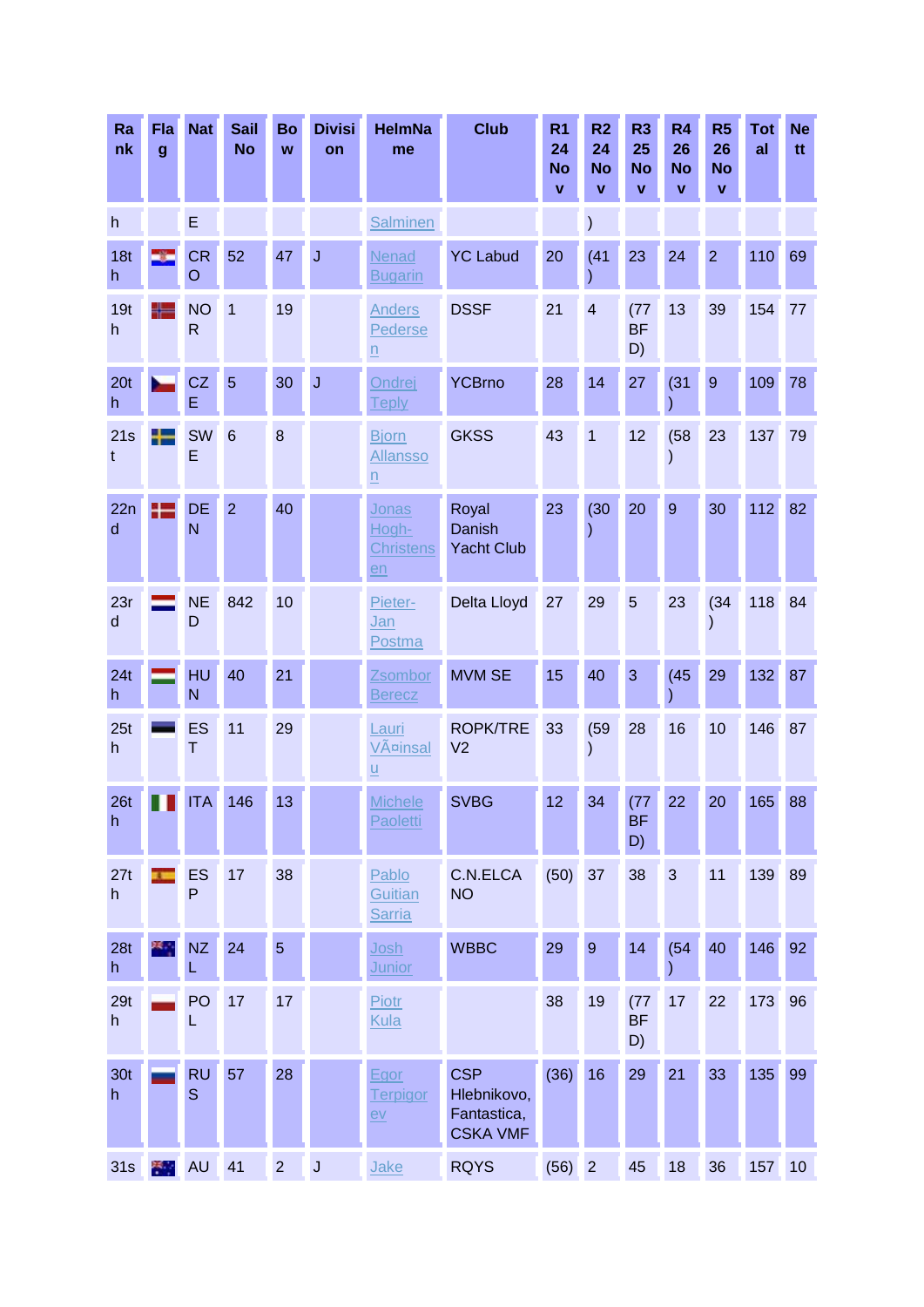| Ra<br>nk       | Fla<br>g             | <b>Nat</b>                  | <b>Sail</b><br><b>No</b> | Bo<br>W | <b>Divisi</b><br>on | <b>HelmNa</b><br>me                                          | <b>Club</b>                      | R <sub>1</sub><br>24<br><b>No</b><br>$\mathbf{V}$ | R <sub>2</sub><br>24<br><b>No</b><br>v | R <sub>3</sub><br>25<br><b>No</b><br>v | R <sub>4</sub><br>26<br><b>No</b><br>$\mathbf{V}$ | R <sub>5</sub><br>26<br><b>No</b><br>V | <b>Tot</b><br>al | <b>Ne</b><br>tt        |
|----------------|----------------------|-----------------------------|--------------------------|---------|---------------------|--------------------------------------------------------------|----------------------------------|---------------------------------------------------|----------------------------------------|----------------------------------------|---------------------------------------------------|----------------------------------------|------------------|------------------------|
| t              |                      | S                           |                          |         |                     | Lilley                                                       |                                  |                                                   |                                        |                                        |                                                   |                                        |                  | 1                      |
| 32n<br>d       |                      | <b>RU</b><br>S              | $6\phantom{1}6$          | 31      | $\overline{J}$      | <b>Arkadiy</b><br><b>Kistanov</b>                            |                                  | 9                                                 | (43)                                   | 33                                     | 35                                                | 25                                     | 145              | 10<br>$\overline{2}$   |
| 33r<br>d       |                      | <b>RU</b><br>S              | $\overline{7}$           | 68      |                     | Vladimir<br><b>Krutskikh</b>                                 | Fantastica                       | 16                                                | 32                                     | 43                                     | 12                                                | (47)                                   | 150              | 10<br>3                |
| 34t<br>h       | <u>a se</u>          | <b>US</b><br>A              | $\overline{4}$           | 80      |                     | Zach<br><b>RAILEY</b>                                        |                                  | 26                                                | 18                                     | 34                                     | 25                                                | (43)                                   | 146              | 10<br>3                |
| 35t<br>h       | 一                    | <b>UR</b><br>U              | 301                      | 44      |                     | Alejandro<br>Jose<br>Foglia                                  | <b>YCPE</b>                      | $\overline{2}$                                    | 38                                     | 21                                     | (56)                                              | 44                                     | 161              | 10<br>5                |
| 36t<br>h       | ÷                    | <b>CR</b><br>$\circ$        | $\overline{1}$           | 56      |                     | Josip<br>Olujic                                              | <b>JK Labud</b>                  | 18                                                | (45)                                   | 31                                     | 41                                                | 16                                     | 151              | 10<br>6                |
| 37t<br>h       |                      | <b>ITA</b>                  | 117                      | 18      |                     | Giorgio<br>Poggi                                             | <b>SVGDF</b>                     | 35                                                | 25                                     | 32                                     | (39)<br>$\mathcal{E}$                             | 15                                     | 146              | 10<br>$\overline{7}$   |
| 38t<br>h       |                      | <b>GE</b><br>$\mathsf{R}$   | 259                      | 34      |                     | Phillip<br><b>Kasuesk</b><br>$\overline{e}$                  | <b>VSaW</b>                      | 34                                                | 28                                     | 11                                     | (40)                                              | 35                                     | 148              | 10<br>$\bf 8$          |
| 39t<br>h       | ы                    | CA<br>N                     | 110                      | 33      |                     | <b>Martin</b><br>Robitaille                                  | <b>CVL/RCYC</b>                  | 30                                                | (44)                                   | 22                                     | 29                                                | 31                                     | 156              | 11<br>$\overline{2}$   |
| 40t<br>h       |                      | <b>ITA</b>                  | 66                       | 25      |                     | Enrico<br>Voltolini                                          |                                  | (48)                                              | 8                                      | 36                                     | 46                                                | 27                                     | 165              | 11<br>$\overline{7}$   |
| 41s<br>t       |                      | ES<br>P                     | $\overline{2}$           | 26      |                     | Alex<br><b>Muscat</b>                                        | Club<br><b>Nautica</b><br>Garraf | 40                                                | 17                                     | 18                                     | 42                                                | (54)                                   | 171              | 11<br>$\overline{7}$   |
| 42n<br>$\sf d$ | $\mathbf{C}^{\perp}$ | <b>TU</b><br>R              | 21                       | 32      |                     | Alican<br>Kaynar                                             | FenerbahA<br>geSK                | (59)                                              | 31                                     | $6\phantom{1}6$                        | 49                                                | 38                                     | 183              | 12<br>4                |
| 43r<br>d       | ≋≼                   | <b>GB</b><br>$\overline{R}$ | 18                       | 46      |                     | James<br><b>Hadden</b>                                       | <b>WPNSA</b>                     | 42                                                | 33                                     | (54)                                   | $\overline{4}$                                    | 50                                     | 183              | 12<br>$\boldsymbol{9}$ |
| 44t<br>h       |                      | <b>ITA</b>                  | 123                      | 27      |                     | Filippo<br><b>Baldassa</b><br><u>ri</u>                      | <b>SVGDF</b>                     | 41                                                | 39                                     | 26                                     | 26                                                | (42)                                   | 174              | 13<br>$\overline{2}$   |
| 45t<br>h       | ж.,                  | <b>NZ</b><br>L              | 8                        | 82      |                     | <b>Matt</b><br><b>COUTTS</b>                                 | <b>MBBC</b>                      | 31                                                | 47                                     | (77)<br><b>BF</b><br>D)                | 27                                                | 28                                     | 210              | 13<br>$\mathbf{3}$     |
| 46t<br>h       |                      | <b>ITA</b>                  | 147                      | 53      |                     | <b>Simone</b><br><b>Ferrares</b><br>$\underline{\mathsf{e}}$ | Circola<br>Vela Bari             | 37                                                | 51                                     | 40                                     | (57)<br>)                                         | 21                                     | 206              | 14<br>$\overline{9}$   |
| 47t            |                      | <b>CH</b>                   | 122                      | 51      |                     | He Chen                                                      | Chinese                          | 39                                                | (53)                                   | 37                                     | 32                                                | 48                                     | 209              | 15                     |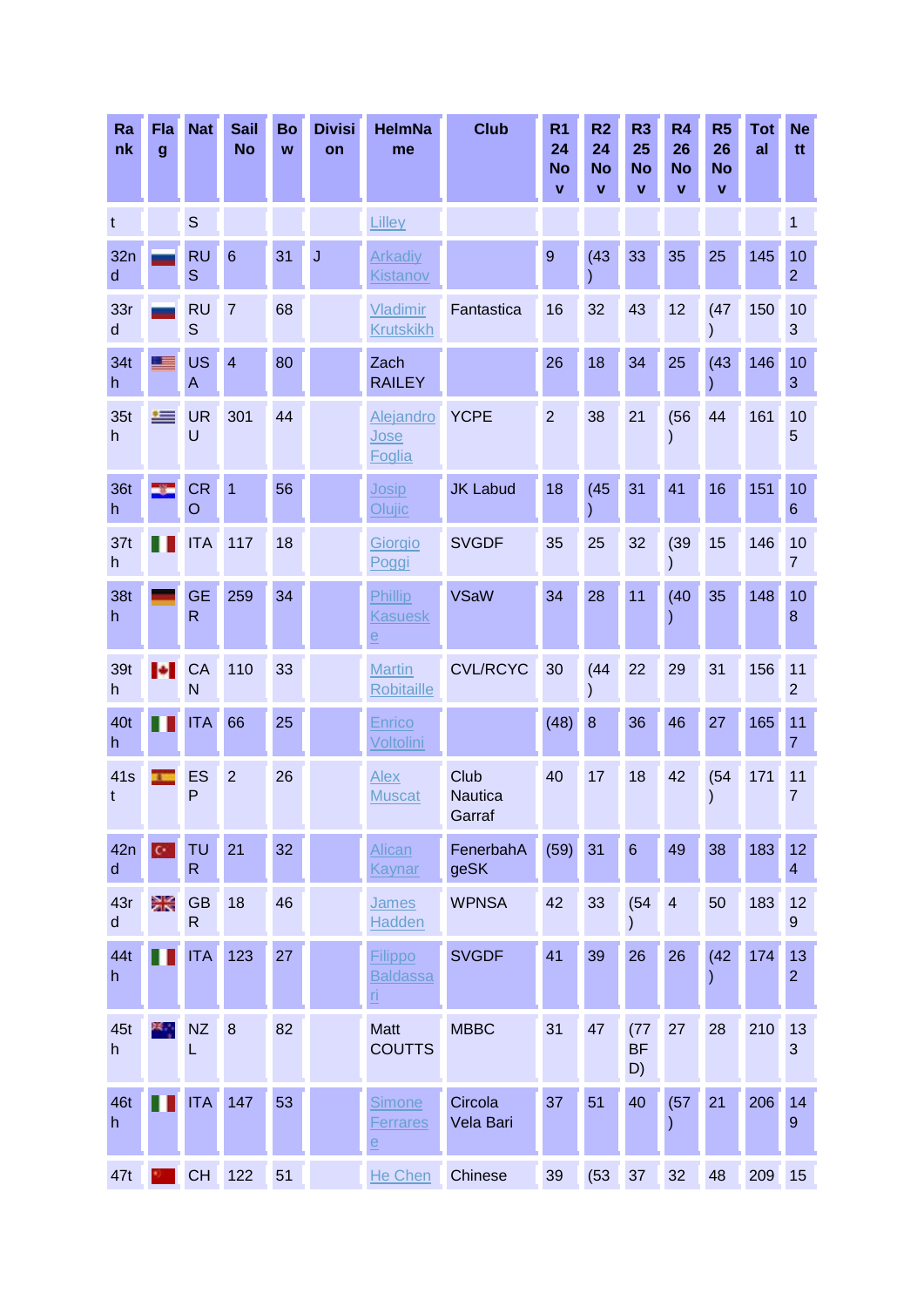| Ra<br>nk            | Fla<br>$\boldsymbol{g}$ | <b>Nat</b>                | <b>Sail</b><br><b>No</b> | Bo<br>W | <b>Divisi</b><br>on | <b>HelmNa</b><br>me                                          | <b>Club</b>                   | R <sub>1</sub><br>24<br><b>No</b><br>$\mathbf{V}$ | R <sub>2</sub><br>24<br><b>No</b><br>v | R <sub>3</sub><br>25<br><b>No</b><br>$\mathbf{v}$ | R <sub>4</sub><br>26<br><b>No</b><br>$\mathbf{V}$ | R <sub>5</sub><br>26<br><b>No</b><br>V | <b>Tot</b><br>al | <b>Ne</b><br>tt.              |
|---------------------|-------------------------|---------------------------|--------------------------|---------|---------------------|--------------------------------------------------------------|-------------------------------|---------------------------------------------------|----------------------------------------|---------------------------------------------------|---------------------------------------------------|----------------------------------------|------------------|-------------------------------|
| h                   |                         | N                         | 5                        |         |                     |                                                              | YA                            |                                                   |                                        |                                                   |                                                   |                                        |                  | $6\phantom{.}$                |
| 48t<br>h            |                         | <b>DE</b><br>N            | 24                       | 54      |                     | Andre<br>Hojen<br><b>Cristians</b><br>$en$                   | <b>SNV</b>                    | 47                                                | 52                                     | 42                                                | 19                                                | (70)                                   | 230              | 16<br>0                       |
| 49t<br>h.           |                         | PO<br>$\mathsf{R}$        | 5                        | 37      |                     | Frederico<br>Melo                                            | Cncascais                     | 32                                                | 35                                     | 41                                                | 52                                                | (66)                                   | 226              | 16<br>0                       |
| 50t<br>h            |                         | <b>ES</b><br>P            | 717                      | 57      |                     | Victor<br>Gorosteg<br><u>ui</u>                              | <b>RCM</b><br>Santander       | 53                                                | 46                                     | 55                                                | (69)<br>)                                         | 26                                     | 249              | 18<br>0                       |
| 51s<br>t            |                         | CZ<br>E                   | 1                        | 55      |                     | Michael<br><b>MAIER</b>                                      | <b>YCR</b>                    | 52                                                | 55                                     | 44                                                | 30                                                | (58)                                   | 239              | 18<br>1                       |
| 52n<br>$\mathsf{d}$ | 米里                      | AU<br>S                   | 22                       | 41      | J                   | Joseph<br><b>McMillan</b>                                    | <b>WSC</b>                    | 54                                                | (56)                                   | 56                                                | 28                                                | 51                                     | 245              | 18<br>9                       |
| 53r<br>$\sf d$      | ×.                      | <b>AU</b><br>$\mathsf{S}$ | 26                       | 43      |                     | lan<br><b>Mckillop</b>                                       | R. Prince<br><b>Albert YC</b> | (64)                                              | 60                                     | 47                                                | 51                                                | 32                                     | 254              | 19<br>0                       |
| 54t<br>h            | ぼい                      | <b>NZ</b>                 | 111                      | 60      |                     | Karl<br>Purdie                                               | <b>WBBC</b>                   | 49                                                | 54                                     | (59)                                              | 34                                                | 57                                     | 253              | 19<br>4                       |
| 55t<br>h            | ĸ.                      | <b>NZ</b><br>L            | 21                       | 58      |                     | <b>Nik</b><br><b>Burfoot</b>                                 | <b>TBC</b>                    | 46                                                | 50                                     | 46                                                | (53)<br>$\mathcal{E}$                             | 53                                     | 248              | 19<br>5                       |
| <b>56t</b><br>h     | Ð.                      | CA<br>N                   | $\overline{2}$           | 36      | $\bigcup$           | Kyle<br><b>Martin</b>                                        | Royal<br>Vancouver            | (58)                                              | 49                                     | 53                                                | 47                                                | 49                                     | 256              | 19<br>8                       |
| 57t<br>$\mathsf{h}$ | ņ.                      | <b>AU</b><br>S            | 10                       | 48      |                     | John<br><b>Condie</b>                                        | Yarra Bay<br>16' Skiff SC     | (68)                                              | 64                                     | 60                                                | 37                                                | 41                                     | 270              | 20<br>2                       |
| <b>58t</b><br>h     | ÷                       | <b>FIN</b>                | 225                      | 49      |                     | <b>Mikael</b><br><b>Hyrylaine</b><br>$\overline{\mathsf{n}}$ | <b>NJK</b>                    | 51                                                | 57                                     | 50                                                | (64)<br>$\mathcal{)}$                             | 45                                     | 267              | 20<br>3                       |
| 59t<br>h            | $\epsilon$              | <b>AR</b><br>G            | $\overline{1}$           | 62      | $\mathsf J$         | Fernand<br>O<br>Sanjurjo                                     | <b>YC</b><br>Argentina        | 44                                                | 48                                     | 52                                                | (66)<br>$\mathcal{E}$                             | 60                                     | 270              | 20<br>$\overline{\mathbf{4}}$ |
| 60t<br>h            |                         | <b>CH</b><br>N            | 122<br>$6\phantom{1}6$   | 39      |                     | Lei Gong                                                     | Chinese<br>YA                 | 60                                                | 22                                     | (77)<br><b>BF</b><br>D)                           | 67                                                | 62                                     | 288              | 21<br>1                       |
| <b>61s</b><br>t     |                         | <b>FIN</b>                | 99                       | 65      |                     | Jesse<br><b>KYLANP</b><br>AA                                 | <b>RPS</b>                    | 55                                                | (67)                                   | 48                                                | 50                                                | 61                                     | 281              | 21<br>$\overline{\mathbf{4}}$ |
| 62n<br>$\mathsf{d}$ | 三三                      | <b>US</b><br>A            | 11                       | 35      |                     | Philip<br><b>Toth</b>                                        | <b>USSTS</b>                  | (62)                                              | 61                                     | 51                                                | 55                                                | 52                                     | 281              | 21<br>$\boldsymbol{9}$        |